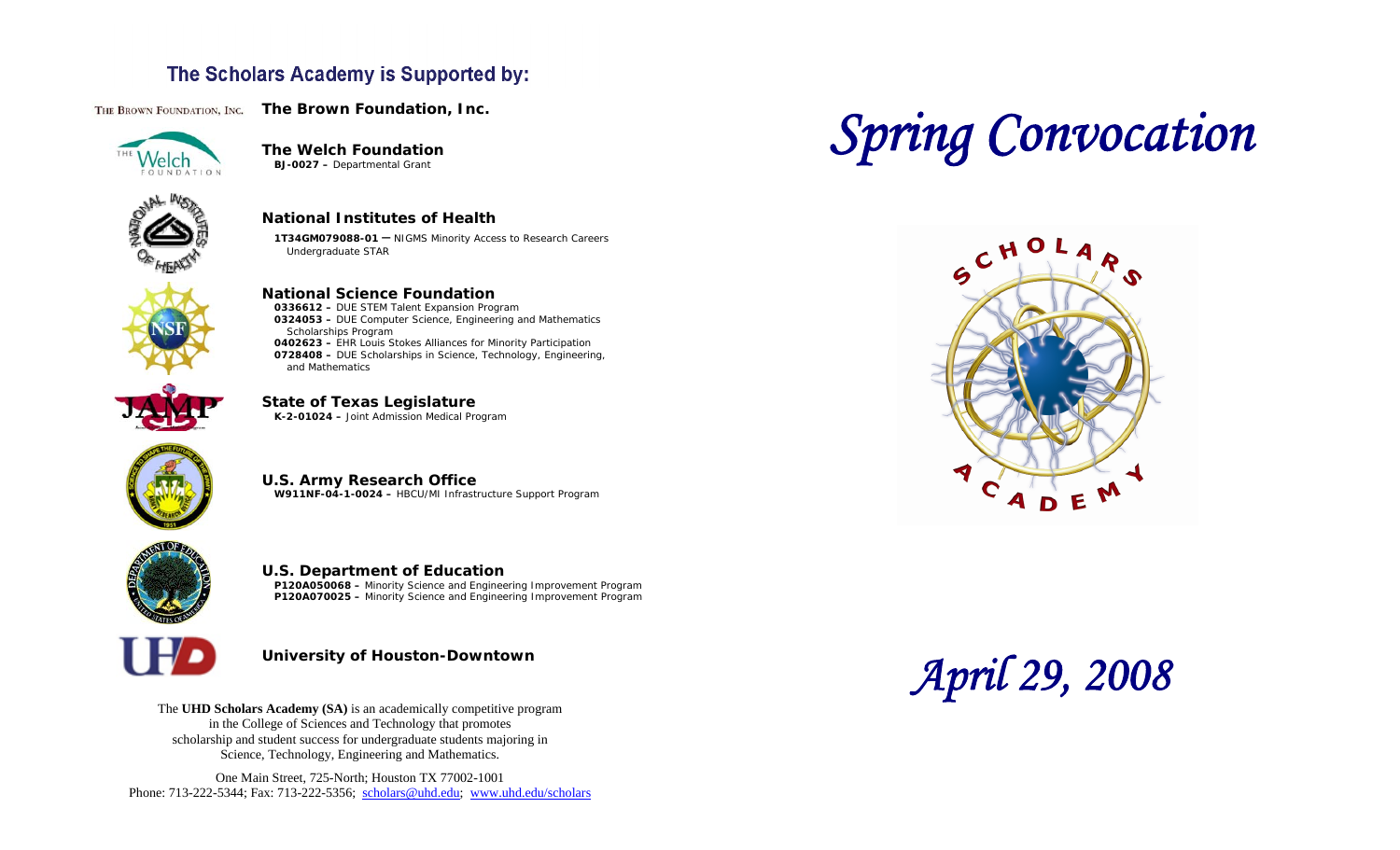#### **Scholars Academy Staff**

Director: Dr. Vicky Estrera Peer Mentor Coordinator: Ms. Mitsue Nakamura Program Manager: Mr. Rene Garcia Administrative Assistant: Ms. Lois Smith Student Assistants: Carlos Lacayo, Claudia Moreno, Victoria Morillon

#### **Co-Directors**

| Dr. Richard Aló         | Dr. Kenr |
|-------------------------|----------|
| Dr. Alberto Gomez-Rivas | Dean Ge  |

neth Oberhoff Dr. Dennis Rodriguez eorge Pincus Dr. Larry Spears

#### **Peer Mentors** Senior Peer Mentor: Emily De La Garza

| Grantley Christie | Liem Luong          | Binh Nguyen       | Juan Razo          |
|-------------------|---------------------|-------------------|--------------------|
| Jonathan Gamez    | Troy Mason          | Shafeeg Noorudeen | Rachel Richison    |
| Lauren Gracia     | Robin May (Fall 07) | Shajeer Noorudeen | Nicolas Spampinato |
| Nguyen Lam        | David Nanyes        | Nicolle Patterson | Nghia Tran         |
|                   |                     |                   |                    |
|                   |                     |                   |                    |

# **Faculty Mentors**

Dr. Jon Aoki Dr. Erin Hodgess Dr. Hong Lin<br>Dr. Ping Chen Dr. Brad Hoge Dr. Phil Lyons Dr. Ping Chen Dr. Brad Hoge Dr. Phil Lyons<br>Dr. Byron Christmas Dr. Catherine Horton Dr. Deanna Mo Dr. Catherine Horton Dr. Deanna McCullough Dr. Weining Feng Dr. Kenneth Johnson Dr. Lisa Morano

Dr. Jorge Tito-Izquierdo Dr. Jeong-Mi Yoon Dr. Shengli Yuan

Dr. Akif Uzman

Below are 2008-2009 Red Rose Scholars: Araly Barrera; Dennis Garcia; Joseph Irving; Nguyen Lam; Liem Luong; Mohamedwesam Mohamed; Shajeer Noorudeen; Kristi Pennington; Danil Safin; Elva Sierra; and Nicolas Spampinato.



# **Scholars Academy Program Staff** Scholars Academy Members Spring 2008

| Gloria Abarca            | Fouad Elmoustaquim           | Po-Hsien Kuo             | Van Nguyen               | <b>Stephen Seidel</b>         |
|--------------------------|------------------------------|--------------------------|--------------------------|-------------------------------|
| Seyed Abedi              | <b>Betsy Escobar</b>         | Carlos Lacayo, Jr.       | <b>Vy Nguyen</b>         | Oluwadamilola Seriki          |
| Clyde Abraham            | Elena Espino                 | Timothy Laird, Jr.       | <b>Shafeeq Noorudeen</b> | <b>Kulsoom Shah</b>           |
| <b>Frances Acevedo</b>   | Ambreen Fatima               | Nguyen Lam               | <b>Shajeer Noorudeen</b> | Daniel Siddiqui               |
| Rogelio Acuna            | <b>Antoine Ferguson</b>      | Connie Larsson           | Peter Obi                | Elva Sierra                   |
| John Adamson             | <b>Chadisty Fleharty</b>     | Julio LaTorre            | Matthew Ojeda            | Irena Sigel                   |
| Kethlyn Africa           | <b>London Flores-Swanson</b> | To-Kwok Lau              | Shamsideen Ojelade       | Marc Simon                    |
| Javier Alamirra          | David Forero                 | <b>Phoebe Laurent</b>    | Chukwuma Okeke           | <b>Mark Smithers</b>          |
| <b>Adolfo Aranzales</b>  | <b>Bartlomiey Fryszczyn</b>  | Son Le                   | Cynthia Olvera           | <b>Alvin Sosa</b>             |
| Rosalinda Arenas         | Samantha Fuentevilla         | Thien Le                 | Stephanie Omage          | Jesus Soto                    |
| Norma Ascencio           | Jonathan Gamez               | Juan Leon                | Justine Onyedebelu       | Nicolas Spampinato            |
| Christopher Ash, Jr.     | Cecilia Garcia               | Rolando Lew              | Ee Lyn Ooi               | Amita Tailor                  |
| Sujan Bajracharya        | Dennis Garcia                | <b>Aaron Lewis</b>       | Daniel Osakue            | <b>Ibiene Tamuno</b>          |
| Midar Balimuttajjo       | Esmeralda Garcia             | Jessica Lewis            | Kristopher Overholt      | Tao Tang                      |
| Mario Barbosa            | Mario Garza                  | Marsida Lisi             | <b>Saile Palacios</b>    | Antonio Tito, Jr.             |
| Araly Barrera            | Arturo Garza, Jr.            | <b>Shawn Luce</b>        | Alarna Paterson          | <b>Fred Trackwell</b>         |
| <b>Floribel Beiza</b>    | <b>Edgar Gatica</b>          | Liem Luong               | <b>Nicolle Patterson</b> | Nghia Tran                    |
| <b>Brandy Bell-Lee</b>   | Micaela Gilbert              | Elizabeth Magreola       | Silvia Pejerrey          | <b>Jose Trinidad</b>          |
| <b>Adrian Berry</b>      | Dhiran Giri                  | <b>Jerry Maliti</b>      | Kristi Pennington        | Luis Valdez                   |
| <b>Brendon Bingwa</b>    | <b>Audrey Gonzalez</b>       | <b>Amber Martinez</b>    | Krista Perdue            | Evelin Vaquiz                 |
| Carmelita Blanco         | Lauren Gracia                | <b>Carol Martinez</b>    | <b>Nhung Pham</b>        | <b>Jenzy Varghese</b>         |
| Reyna Bonilla            | Martin Gutierrez             | <b>Jenny Martinez</b>    | Le Phan                  | <b>Justin Varghese</b>        |
| David Brown              | Michelle Halek               | <b>Victor Martinez</b>   | <b>Domineca Pines</b>    | Karina Vazquez                |
| <b>Richard Bryant</b>    | Lindsay Harrigal             | <b>Troy Mason</b>        | Marsha Ramesar-Babu      | Rosa Villagomez               |
| Tung Bui                 | <b>Ginger Haug</b>           | <b>Sunu Mathew</b>       | <b>German Ramirez</b>    | An Vo                         |
| Jacques Burhama          | Zahid Hossain                | <b>Merlin Mathews</b>    | Sheyla Randle            | Marium Waqar                  |
| Michael Butterworth      | <b>Nicholas Howery</b>       | <b>Robert McCardell</b>  | Juan Razo                | Tabitha Ward                  |
| <b>Wendy Callejas</b>    | Victoria Ike                 | Paula Medrano            | <b>Rachel Richison</b>   | <b>Courtney Watts</b>         |
| Flor Castro              | <b>Joseph Irving</b>         | Mohamedwesam Mohamed     | Nida Rizvi               | <b>James Webb-Glass</b>       |
| Michelle Chatman         | <b>Miguel Jaimes</b>         | Pantea Mohammadi         | <b>Reuben Rodriguez</b>  | Lisa Weigle                   |
| Carlos Chavez            | Claudia Jimenez-Lopez        | <b>Yuricel Mondragon</b> | Elda Rueda               | <b>Gabriel Williams</b>       |
| <b>Grantley Christie</b> | Nirmal John                  | <b>Timothy Morales</b>   | <b>Danil Safin</b>       | <b>Antoine Williams-Baisy</b> |
| Kelly Colby              | <b>Anthony Johnson</b>       | Claudia Moreno           | Anisa Saleh              | <b>Desiree Wilson</b>         |
| Alicia Corazon           | <b>Ashley Jones</b>          | Ivan Mosqueda            | Samantha Salinas         | <b>Angelica Yanez</b>         |
| <b>Fabiola Cortez</b>    | Jonathon Keele               | <b>David Nanyes</b>      | Cynthia Sanchez          |                               |
| Rafael Cruz Ortiz        | Rebecca Kern                 | Wilmer Naranjo           | Laura Sanchez            |                               |
| Emily De La Garza        | Margie Key Swink             | Josie Nava               | Mayra Sanchez            |                               |
| Rosalinda Delgado        | <b>Uffaf Khan</b>            | Jiawen Ng                | <b>Aldec Saniel</b>      |                               |
| Anais Duran              | <b>Benedict Khoo</b>         | <b>Binh Nguyen</b>       | Alexander Santiesteban   |                               |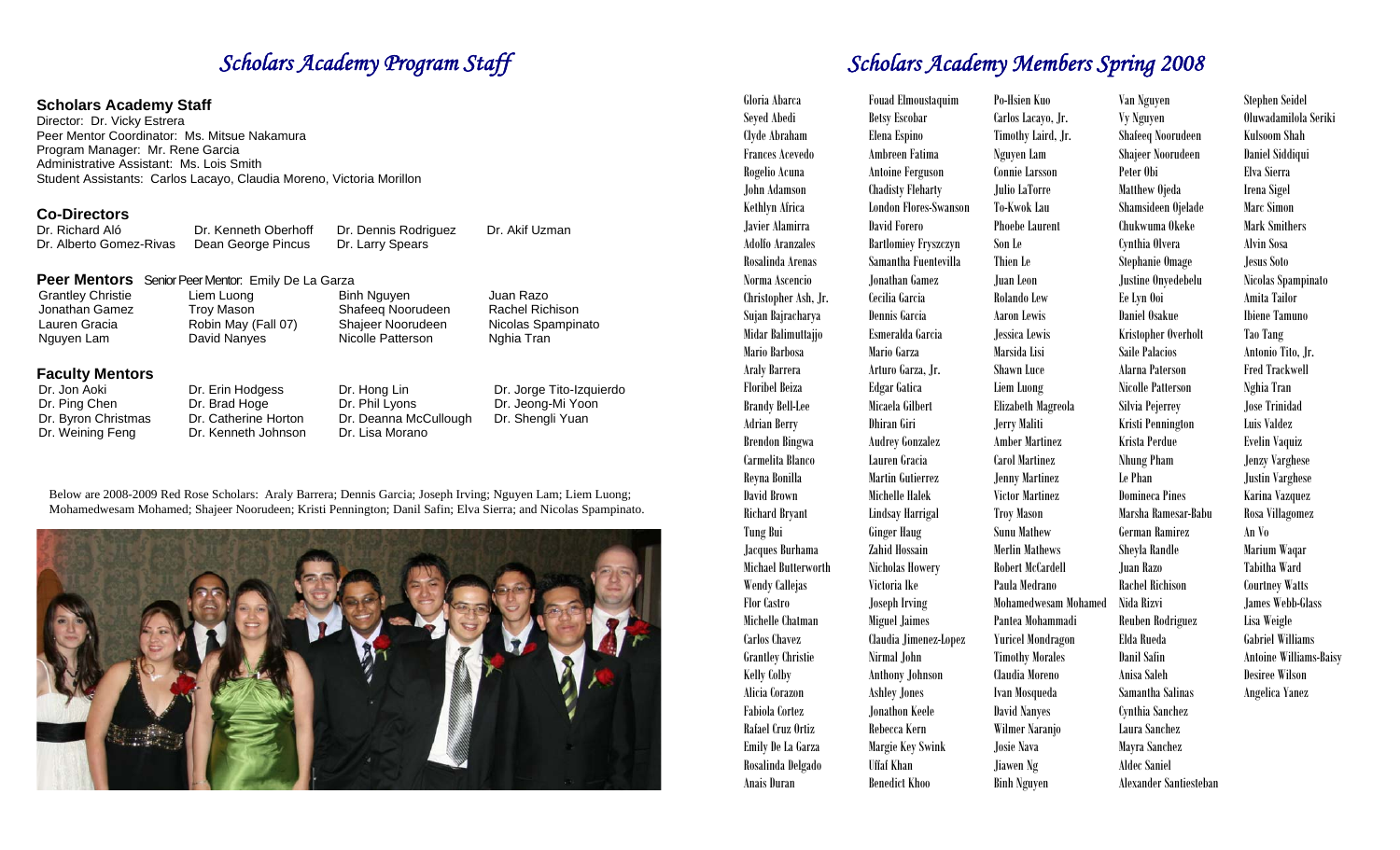#### **2008 Honor Corps**

Claudia Jimenez Irena Sigel Liem Luong Wilmer Naranjo

Seyed Abedi Amber Martinez Jenzy Varghese Shamsideen Ojelade<br>Floribel Beiza Carol Martinez An Vo David Brown Victor Martinez **Second Year** Nicolle Patterson Tung Bui **Troy Mason** Adolfo Aranzales Kristi Pennington Wendy Callejas **Mesam Mohamed** Araly Barrera and Juan Razo Rafael Cruz Ortiz Claudia Moreno Brendon Bingwa Rachel Richison Antoine Ferguson Josie Nava Michelle Chatman Nicolas Spampinato Bartlomiey Fryszczyn Saile Palacios Grantley Christie Antonio Tito Micaela Gilbert Le Phan Dennis Garcia Nghia Tran<br>Audrey Gonzalez Elda Rueda Lauren Gracia **Third Year** Audrey Gonzalez Elda Rueda Lauren Gracia **Third Year**  Michelle Halek Danil Safin Zahid Hossien Emily De La Garza Lindsey Harrigal Laura Sanchez Po-Hsien Kuo Jonathan Gamez Joseph Irving Elva Sierra Shawn Luce Nguyen Lam Uffaf Khan Alvin Sosa Jiawen Ng Shafeeq Noorudeen Son Le **Jesus Soto** Binh Nguyen

# **First Year Rolando Lew** Amita Tailor Shajeer Noorudeen Carol Martinez **An Vo Kristopher Overholt**

**Oluwadamilola Seriki** 

#### **LS-AMP Outstanding Scholar Awards**

Lauren Gracia **Nguyen Lam** Kristopher Overholt

#### **Brown Foundation Leadership Awards**

Seyed Abedi **Nguyen Lam** Kristopher Overholt<br>Adolfo Aranzales **Clean Luong** Danil Safin Adolfo Aranzales

# **Spring 2008 Graduating Seniors**<br>Norma Ascencio<br>Ginger Haug

- Emily De La Garza Carol Martinez
- Norma Ascencio Ginger Haug Troy Mason Shamsideen Ojelade Jacques Burhama Rolando Lew Jiawen Ng Krista Perdue Michelle Chatman Jerry Maliti Shafeeq Noorudeen
- Kristopher Overholt

## *Scholars Academy Members Spring 2008*



# *Awards Program*

| <b>Welcome and Opening Remarks</b><br>Dr. Vicky Estrera, Scholars Academy Director                                                                                                                                                                                                                                                                                                                                                                                         |                                                                                                                                                                                                                                                                                                                                                                    |                                                                                                                                                                                                                                                                                                                                                                                                                                                                                                    |                                                                                                                                                                                                                                                                                                                                                                                                |  |  |  |  |
|----------------------------------------------------------------------------------------------------------------------------------------------------------------------------------------------------------------------------------------------------------------------------------------------------------------------------------------------------------------------------------------------------------------------------------------------------------------------------|--------------------------------------------------------------------------------------------------------------------------------------------------------------------------------------------------------------------------------------------------------------------------------------------------------------------------------------------------------------------|----------------------------------------------------------------------------------------------------------------------------------------------------------------------------------------------------------------------------------------------------------------------------------------------------------------------------------------------------------------------------------------------------------------------------------------------------------------------------------------------------|------------------------------------------------------------------------------------------------------------------------------------------------------------------------------------------------------------------------------------------------------------------------------------------------------------------------------------------------------------------------------------------------|--|--|--|--|
| <b>Special Recognition:</b>                                                                                                                                                                                                                                                                                                                                                                                                                                                |                                                                                                                                                                                                                                                                                                                                                                    |                                                                                                                                                                                                                                                                                                                                                                                                                                                                                                    |                                                                                                                                                                                                                                                                                                                                                                                                |  |  |  |  |
| <b>Scholarship Achievements</b><br>Joint Admission Medical Program Scholars<br><b>Betsy Escobar</b>                                                                                                                                                                                                                                                                                                                                                                        | <b>Audrey Gonzalez</b>                                                                                                                                                                                                                                                                                                                                             | Nguyen Lam                                                                                                                                                                                                                                                                                                                                                                                                                                                                                         | Shafeeq Noorudeen                                                                                                                                                                                                                                                                                                                                                                              |  |  |  |  |
| Red Rose Scholars for 2007-2008<br><b>Adolfo Aranzales</b><br>Emily DeLaGarza<br>Lauren Gracia                                                                                                                                                                                                                                                                                                                                                                             | Nguyen Lam<br>Shafeeq Noorudeen                                                                                                                                                                                                                                                                                                                                    | Kristi Pennington<br>Juan Razo                                                                                                                                                                                                                                                                                                                                                                                                                                                                     | Nicolas Spampinato<br>Antonio Tito                                                                                                                                                                                                                                                                                                                                                             |  |  |  |  |
| Red Rose Scholars for 2008-2009<br>Araly Barrera<br><b>Richard Bryant</b><br>Dennis Garcia<br>Micaela Gilbert                                                                                                                                                                                                                                                                                                                                                              | Joseph Irving<br>Nguyen Lam<br>Liem Luong                                                                                                                                                                                                                                                                                                                          | Mohamedwesam Mohamed<br>Shajeer Noorudeen<br>Kristi Pennington                                                                                                                                                                                                                                                                                                                                                                                                                                     | Danil Safin<br>Elva Sierra<br>Nicolas Spampinato                                                                                                                                                                                                                                                                                                                                               |  |  |  |  |
| <b>Research Achievements</b><br>Seyed Abedi<br>Kethlyn Africa<br>Javier Alamirra<br>Adolfo Aranzales<br>Jose Arias<br>Araly Barrera<br><b>Brandy Bell-Lee</b><br><b>Adrian Berry</b><br>Brendon Bingwa<br>Reyna Bonilla<br><b>Richard Bryant</b><br>Tung Bui<br>Jacques Burhama<br><b>Wendy Callejas</b><br>Alicia Corazon<br>Emily DeLaGarza<br>Rosalinda Delgado<br><b>Betsy Escobar</b><br>Antoine Ferguson<br>London Flores-Swanson<br>Jonathan Gamez<br>Dennis Garcia | Michelle Halek<br>Robyn Hanna<br>Lindsay Harrigal<br>Ginger Haug<br>Zahid Hossain<br>Claudia Jimenez-Lopez<br>Nirmal John<br>Anthony Johnson<br>Uffaf Khan<br><b>Benedict Khoo</b><br>Nguyen Lam<br>Connie Larsson<br>Julio LaTorre<br>To-Kwok Lau<br>Thien Le<br>Rolando Lew<br>Yan Li<br>Marsida Lisi<br>Shawn Luce<br>Laura Lucio<br>Liem Luong<br>Jerry Malita | Internships & Research Programs (Summer 2007 to Spring 2008)<br>Paula Medrano<br>Wesam Mohamed<br>Pantea Mohammadi<br><b>Mathew Monroe</b><br><b>Timothy Morales</b><br>Claudia Moreno<br>David Nanyes<br>Wilmer Naranjo<br>Josie Nava<br><b>Binh Nguyen</b><br>Ngum Ngwa<br>Shafeeq Noorudeen<br>Shajeer Noorudeen<br>Andrew Obiora<br>Moriam Ojelade<br>Shamsideen Ojelade<br>Chukwuma Okeke<br>Daniel Osakue<br>Kristopher Overholt<br>Saile Palacios<br>Nicolle Patterson<br>Kristi Pennington | Danil Safin<br>Michael Salazar<br>Anisa Saleh<br>Laura Sanchez<br>Oluwadamilola Seriki<br>Kulsoom Shah<br>Daniel Siddiqui<br>Elva Sierra<br>Irena Sigel<br>Natalie Sirisaengtaksin<br><b>Mark Smithers</b><br>Alvin Sosa<br>Nicolas Spampinato<br>Amita Tailor<br><b>Brian Terry</b><br>Antonio Tito<br>Juan Tito<br>Nghia Tran<br>Jose Trinidad<br>Jenzy Varghese<br>Rosa Villagomez<br>An Vo |  |  |  |  |

Le Phan

Lisa Weigle Gabriel Williams Desiree Wilson Josh Wolfe

Micaela Gilbert Carol Martinez

Audrey Gonzalez **Jenny Martinez** Juan Razo **Coley Gott** Marlin Mathews Rachel Richison Lauren Gracia **Robin May** Elda Rueda